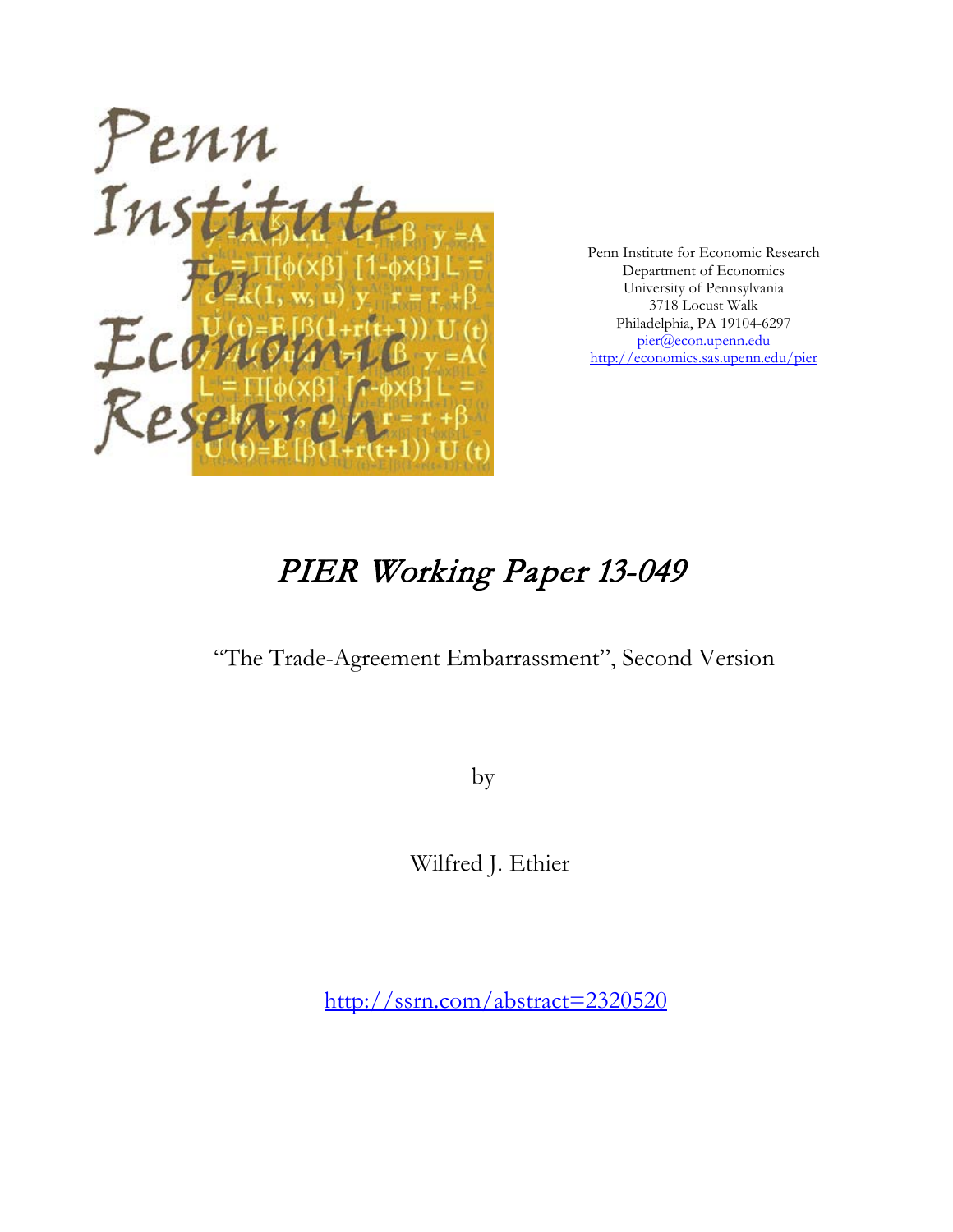# *THE TRADE-AGREEMENT EMBARRASSMENT*

**Wilfred J. Ethier**

*Department of Economics University of Pennsylvania*

*First version*: 27 May 2013 *This printing:* 2 September 2013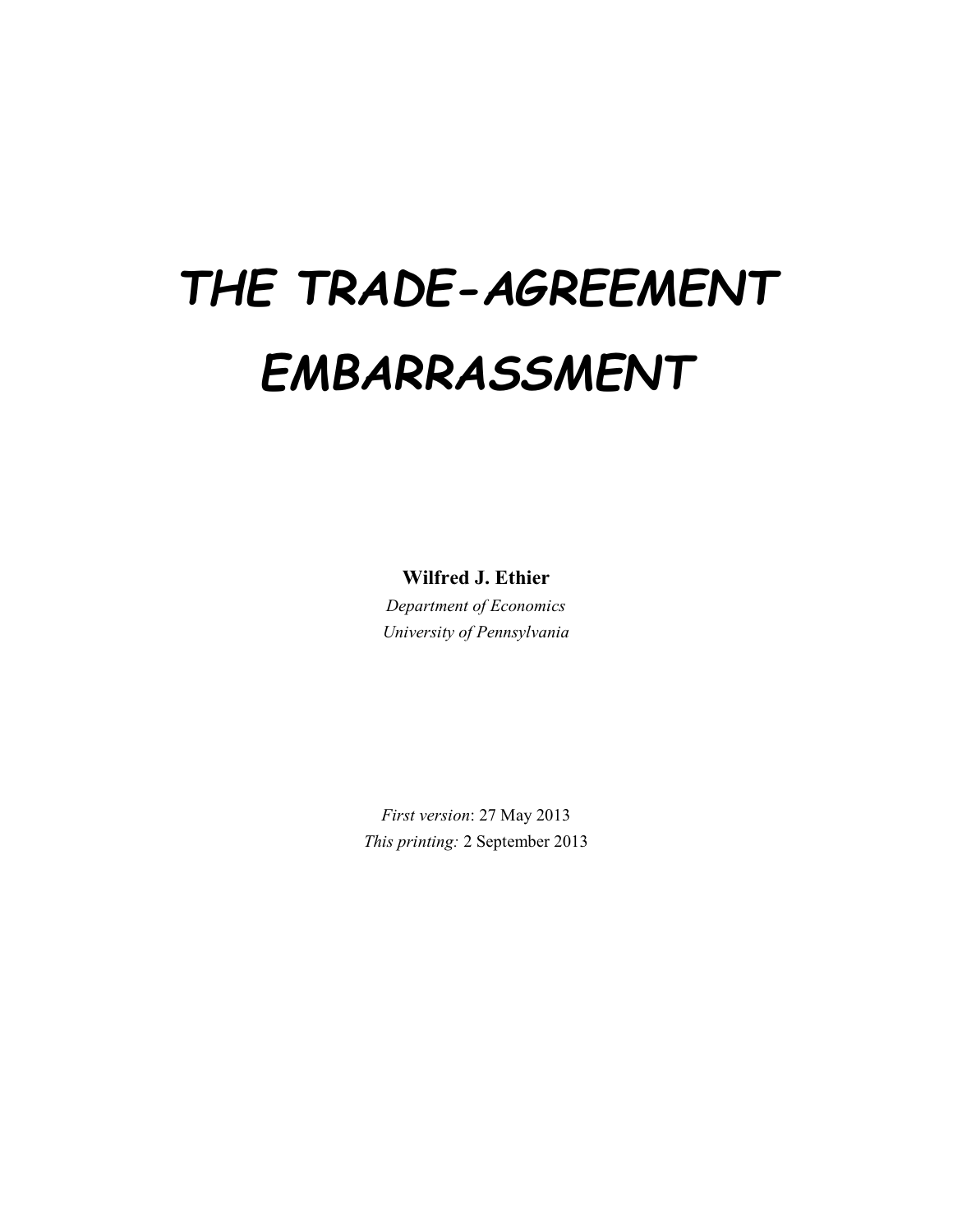# *THE TRADE-AGREEMENT EMBARRASSMENT*

Wilfred J. Ethier Department of Economics *tel*: 215–898–5105 University of Pennsylvania *fax*: 215–573–2072

Philadelphia, PA 19104–6297 *email*: ethier@econ.sas.upenn.edu

**Abstract:** The dominant academic literature about trade agreements maintains that they are only about national terms-of-trade manipulation and not at all about purely political concerns. Non-academic economists, commentators, and diplomats by contrast think that trade agreements are all about political concerns. There are two substantive and important distinctions between the two views. **i** Practitioners maintain that policymakers care virtually not at all about the terms of trade or about trade-tax revenue. **ii** Practitioners, unlike academics, maintain that trade-agreement negotiations themselves change the underlying political economy. Observation of actual trade policy measures, though not conclusive, suggests that the practitioners are right and that the academics are wrong.

**Keywords:** Multilateralism, Standard Academic Model, Practitioners' Conventional Wisdom, terms of trade, political economy

#### *JEL* **Classification Codes: F10, F13**

#### **Outline:**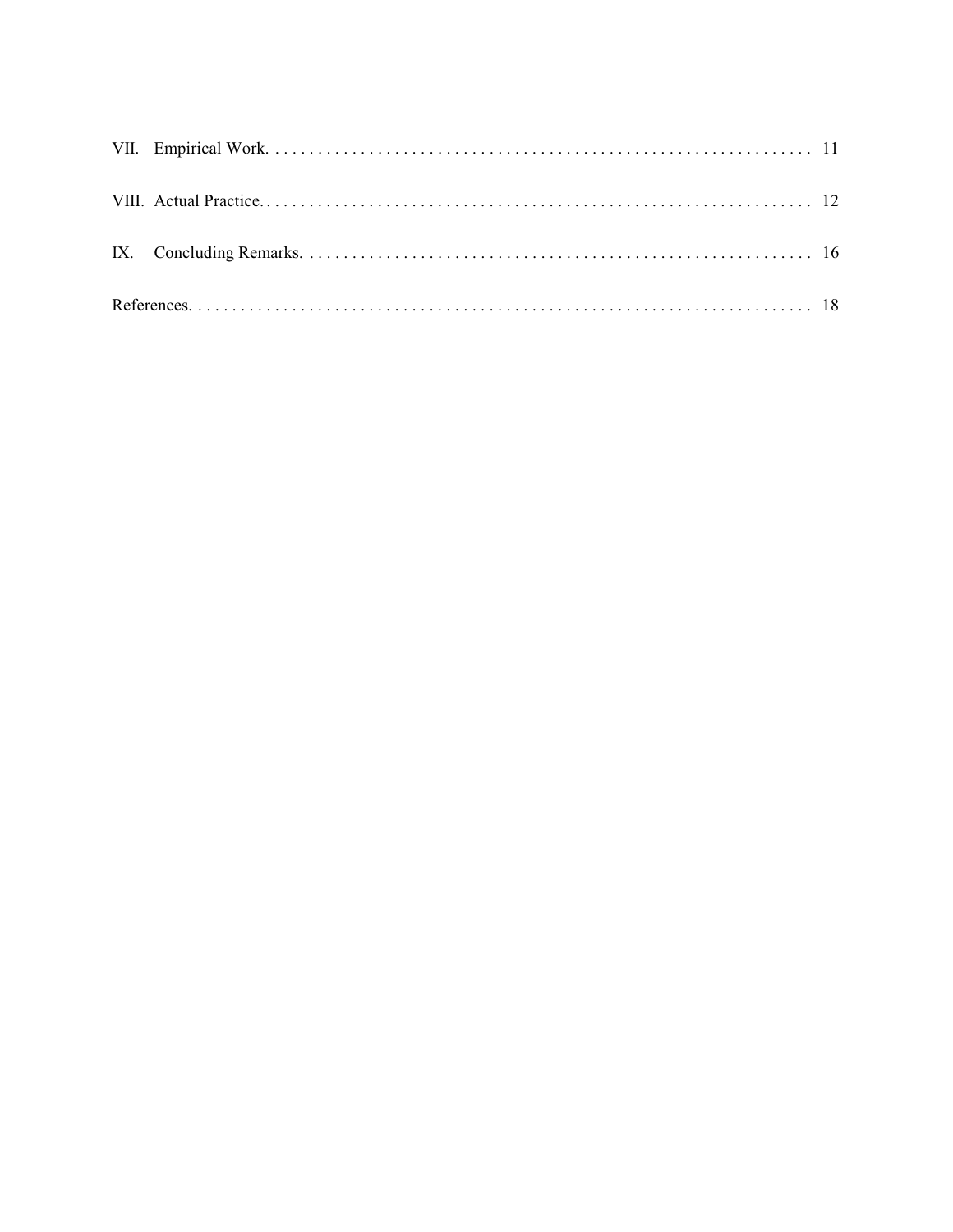## *THE TRADE-AGREEMENT EMBARRASSMENT*

*Wilfred J. Ethier*\* *University of Pennsylvania*

The post World-War-II process of multilateral liberalization, which has reduced trade barriers to historically low levels, is probably the greatest triumph of deliberate economic policy-making in world history. But it is also the greatest embarrassment to professional economics. No, I do not refer either to the apparent failure of the Doha Round nor to the displacement of multilateralism by regionalism as the engine of further liberalization. I refer to our basic understanding of what trade agreements do and of why they exist.

#### **I. Introduction**

The process of multilateral trade liberalization began after World War II with the negotiation of the General Agreement on Tariffs and Trade (GATT), which sponsored a succession of negotiating rounds addressing trade barriers. Active participation, though, was limited to advanced market economies. Much of the world was communist, with planned economies, which did not participate, while the less-developed part of the world, then enamored of anti-trade sentiment, was at best inactive in its

<sup>\*</sup> I am indebted to Henrik Horn and Donald Regan for many helpful discussions. I hold them responsible for the persistence of my many errors.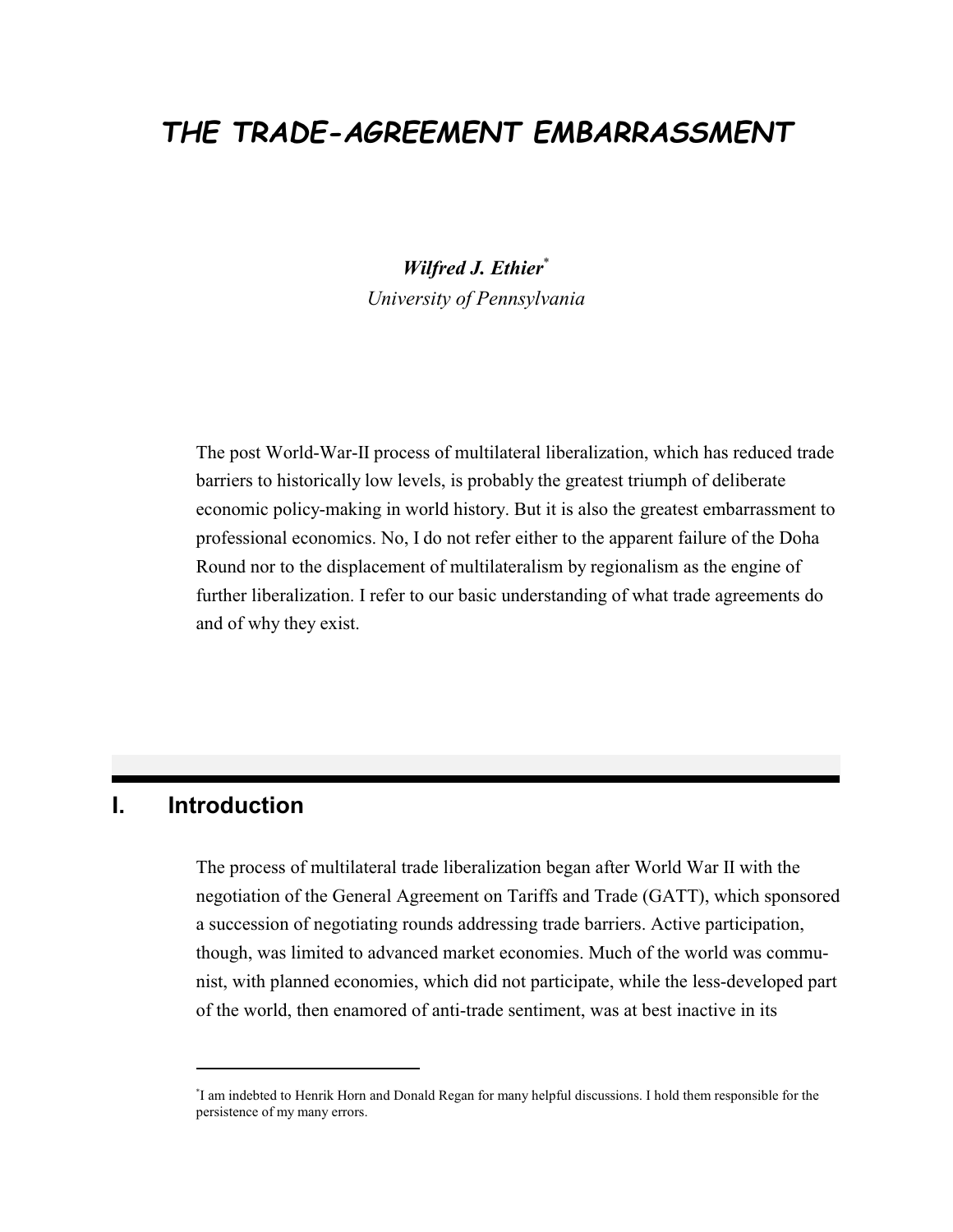participation. These rounds achieved very substantial reductions in barriers to the exchange of manufactured goods between advanced market economies.

This all changed in the late 1980s and 1990s. Communism mostly collapsed. A desire for economic reform swept much of the less-developed world. Countries of the East and the South scrambled to join the multilateral trading system. The Uruguay Round of GATT negotiations produced, in 1995, the World Trade Organization (WTO), which most nations have joined (or are about to). So true multilateralism can conveniently be dated from 1995. It is an historic triumph of economic policymaking.

But it is also an historic embarrassment for economists. Academic economists take the view that trade agreements are (or should be) *only* about restricting nationalistic terms-of-trade manipulation and *cannot* properly address domestic political concerns. By contrast, practicing economists, diplomats, and negotiators regard terms-of-trade manipulation as of trivial practical relevance and think that trade agreements are all about changing political activity. <sup>1</sup> The two groups seem to talk past each other. Thoughts of C. P. Snow readily come to mind.

For convenience, I shall refer to the position of academic economists as the Standard Academic Model (*SAM*) and the contrasting view as the Practitioners' Conventional Wisdom (PCW).<sup>2</sup> First, I describe the basic features of multilateralism which, after all, are what we must explain. Next I present a simple formal model that expresses the essence of the *SAM*. The *PCW* can be characterized by how it departs from this model. I then describe and contrast the basic approaches of the *SAM* and the *PCW*.

It turns out that both approaches can in fact explain the basic features of multilateralism. So I address whether this dramatic contrast in views really matters, and argue that it does. I then describe the relevant empirical literature, and how I think it should be interpreted. Finally, I discuss informally what can be inferred from actual contemporary unilateral trade-policy actions.

<sup>&</sup>lt;sup>1</sup>Regan (2006, 2013) discusses this conflict in great detail.

<sup>2</sup> I follow Regan (2013) in this.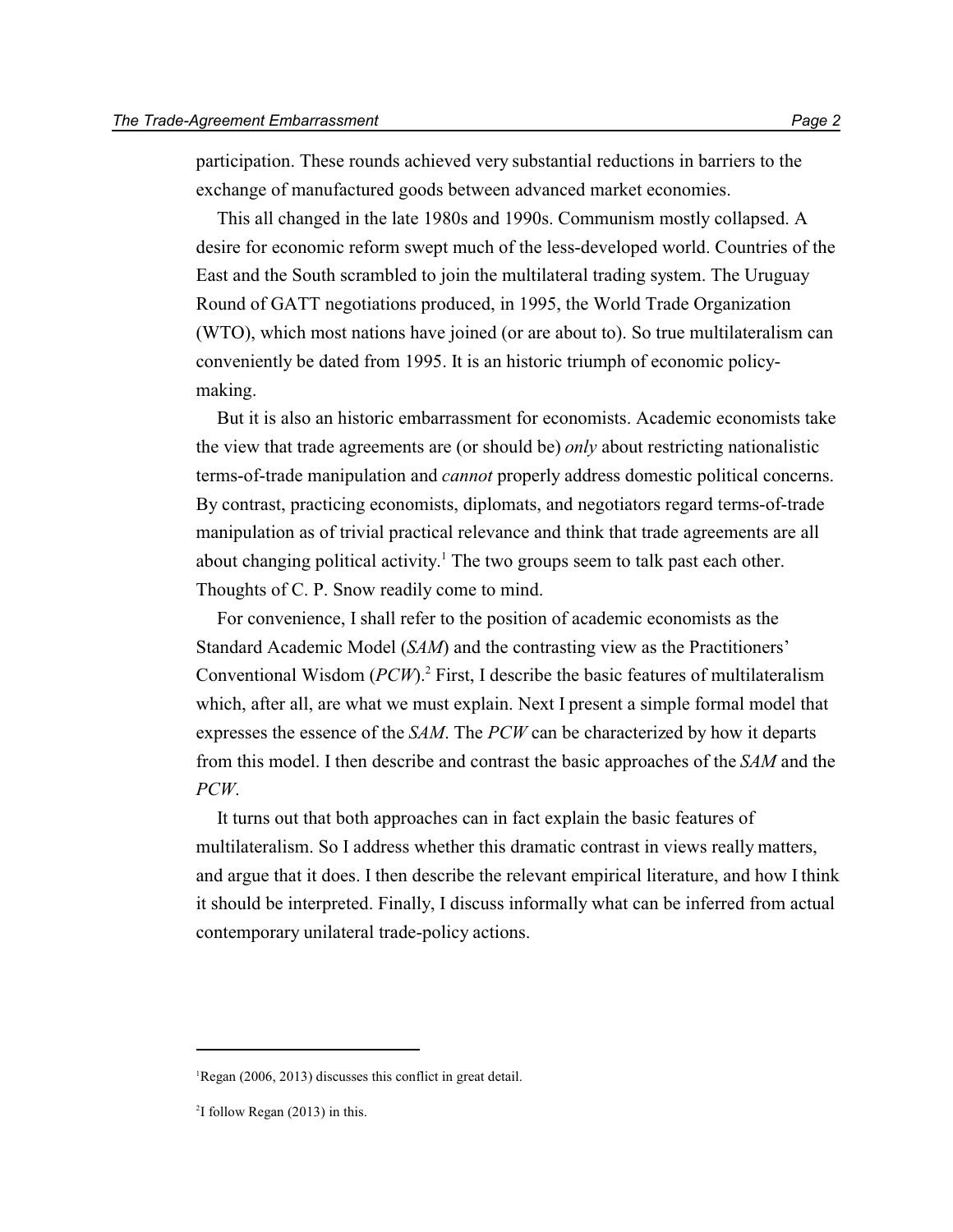#### **II. The Basics of Multilateralism**

I now describe what I regard as the basic features of multilateralism, which both approaches attempt to explain. Exceptions to these features do exist, and some might be debated, but I think that most of us would agree that they nonetheless give an accurate overall description of multilateralism.

- **1** *Tariffs* are the instruments of protection; that is, quantitative restrictions are in general banned.
- **2** *Export subsidies* are not allowed.
- **3** *Nondiscrimination* characterizes trading relations among the partners; in the old language, each partner is a Most-Favored Nation of every other partner.
- **4** Negotiated agreements feature *reciprocity*: the mutual exchange of concessions.
- **5** The countries of the world *multilaterally* agree to negotiated tariff reductions.
- **6** The negotiated liberalization is *gradual*.
- **7** Punishments for violations of agreements have consistently been *commensurate with the violation*, as have renegotiations of agreements. The objective is to maintain reciprocity.

Several comments are in order. *First*, properties **1**, **2** and **3** are basic principles and, unlike tariffs, not matters whose degree is to be negotiated about. *Second*, although, as **5** says, the agreements are multilateral, they typically consist of constituent parts each resulting from negotiations among a small number of interested countries. Furthermore, the dispute-settlement mechanism alluded to in **7** is inherently bilateral in its application. *Third*, negotiations have moved well beyond tariffs to encompass other trade-related measures. But distinctive characteristics of such measures do not figure in the issues discussed below, so I shall not address them. *Fourth*, for the most part these features also characterize regional, or preferential, trade agreements, provided they are between members of the WTO, which includes most countries. An exception is **6**, since such arrangements are supposed to provide for substantially free trade between participants. Also, regarding **3**, the arrangements do of course involve discrimination between members and non-members, though not otherwise.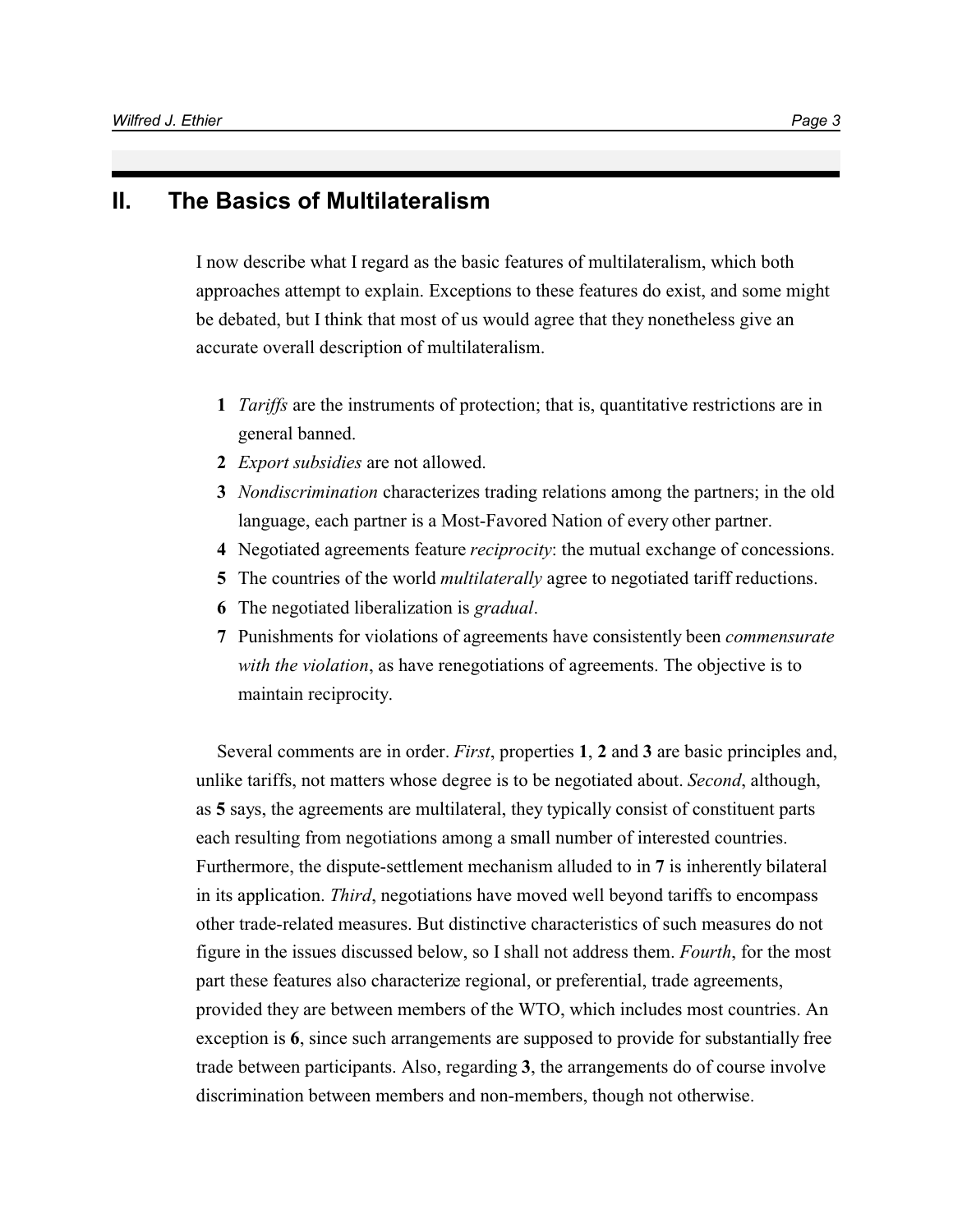#### **III. An Analytical Framework**

A common theoretical framework helps enormously to facilitate comparisons between the *SAM* and the *PCW*. The *SAM* has usually been expressed in terms of formal models, whereas the *PCW* very often has not. So a natural approach is to express the *SAM* formally and use that to discuss how the *PCW* seems to differ.

The standard expressions of the *SAM* are Bagwell and Staiger (1999, 2002) and Grossman and Helpman. (1994, 1995). I use a (simplified) version of Grossman and Helpman.

There are two countries (*H*ome and *F*oreign), two factors (*K*apital and *L*abor), and *N* + 1 traded goods (*0*, *1*, ... , *N*). Good *0* is a numeráire good, produced by labor alone. Goods *1* to *N* are produced by capital and labor, with capital specific to each sector. *H* imports goods *1* to *n* and exports goods  $n + 1$  to *N*.

I follow the preponderant part of the political-economy literature in assuming a sectorspecific factor. Specific factors, together with the demand separability discussed below, allows the analysis to employ simple partial-equilibrium techniques.

Ownership of each specific factor  $i$  is distributed uniformly over a fraction  $\alpha_i$  of the population (labor force), with each individual owning some of at most one of the specific factors. Let  $\alpha = \alpha_1 + ... + \alpha_N$  denote the fraction of the population owning specific factors. An exogenously given subset of the  $a_i$  are organized into separate pressure groups that lobby the government about trade policy.

 Choose units so that a unit of good *0* is produced by a unit of labor. Thus, assuming good *0* is actually produced, the wage  $w = 1$ .

In each country individual preferences are summarized by the utility function

$$
U=c_0+u_1(c_1)+\ldots+u_N(c_N)
$$

where  $c_i$  denotes consumption of good  $i$ . This implies individual demand functions  $d_i = d_i(Q_i)$ ,  $i = 1, \dots, N$ , where  $Q_i$  denotes the domestic relative price of good *i* in terms of good *0*. Residual income is all spent on the numeráire good *0.* I assume that endowments in both countries are such that each country both produces and consumes good *0*. Then an individual's utility can be expressed in the indirect form

$$
v(Q_1, ..., Q_N; y) = \sum s_i(Q_i) + y \tag{1}
$$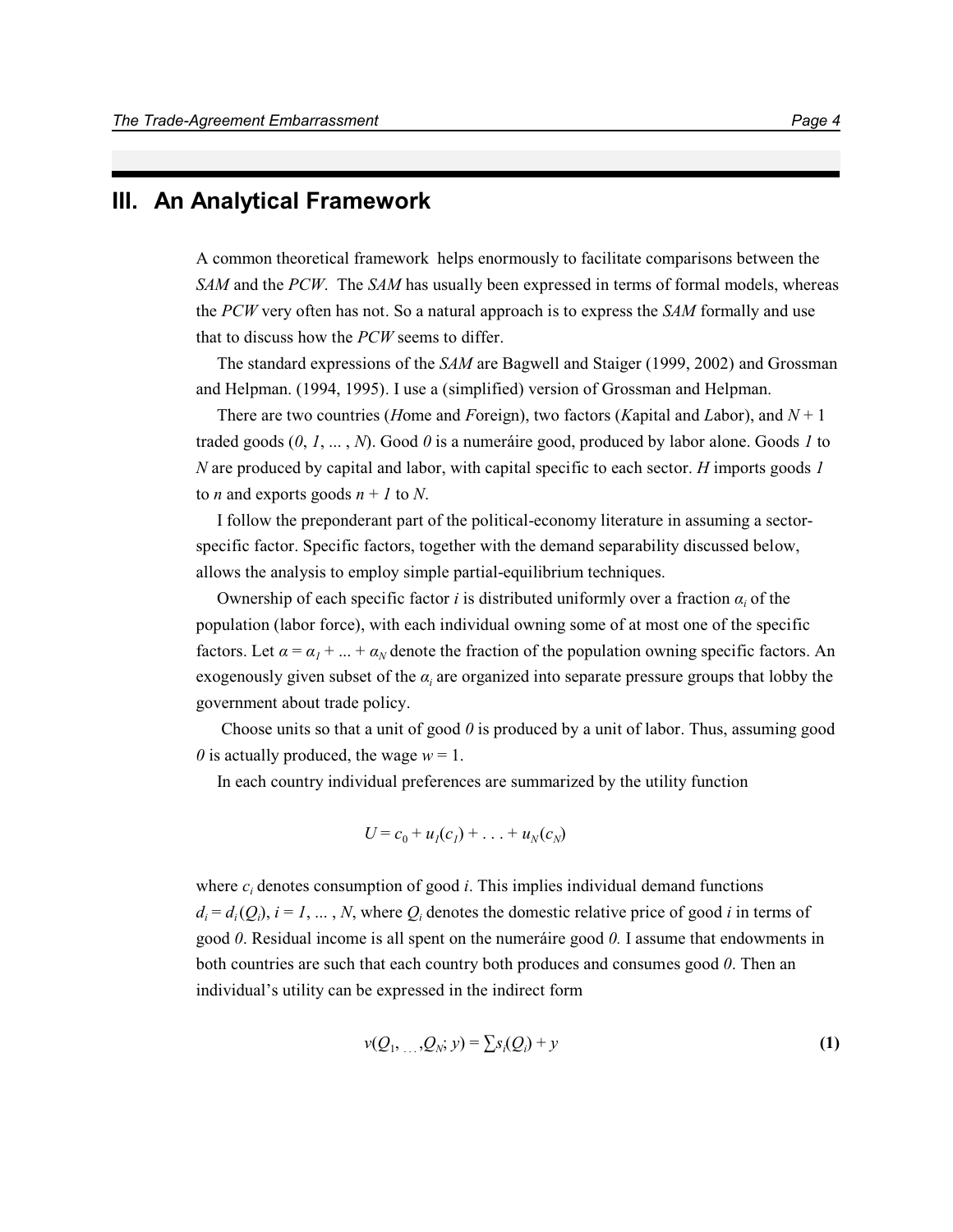where  $S_i(Q_i) = u_i(d_i(Q_i)) - Q_i d_i(Q_i)$ , the consumer surplus derived from good *i*, and *y* denotes the individual's income. Note that, if  $D_i$  denotes aggregate Home demand (that is,  $d_i$  summed over all individuals) and *V* aggregate Home indirect utility (*v* summed over all individuals),  $\partial V/\partial Q_i = D_i$ . Note also that, if  $R_i$  denotes the income generated by ownership of specific factor *i*,  $\partial R_i / \partial Q_i = x_i$ , where  $x_i$  denotes Home production of good *i*.

Each country may tax or subsidize either imports or exports. For *H*, let *P<sup>i</sup>* denote the international relative price (in terms of the numeráire) of good *i*, and  $\tau$ <sub>*i*</sub> one plus the *advalorem* trade tax *t<sup>i</sup>* . Thus

$$
Q_i = \tau_i P_i
$$

for  $i = 1, \ldots, n$ , and

$$
Q_j = P_j / \tau_j
$$

for  $j = n + 1, \ldots, N$ . Analogous *F* variables will be distinguished by asterisks. Equilibrium in the world market for good  $i, i = 1, \ldots, n$ , is represented by

$$
M_i(\tau_i P_i) = X_i^*(P_i/\tau_i^*)
$$
\n(2)

where  $M_i$  and  $X_i^*$  respectively denote *H* import demand and *F* export supply. *H*'s import tax and  $F$ 's export tax thus determine  $P_i$ , independently of other sectors.

The equilibria in the world markets for goods  $n + 1$  to *N* can be represented analogously. *H* imports of goods *1* ... *n* need not equal in value *H* exports of goods  $n + 1, ..., N$ : Trade balance is reached with a net exchange of good *0.*

### **IV. The Standard Academic Model**

Although the *SAM* emphasizes the role of the terms of trade, it by no means ignores domestic politics sensitive to income distribution. This concern is directed toward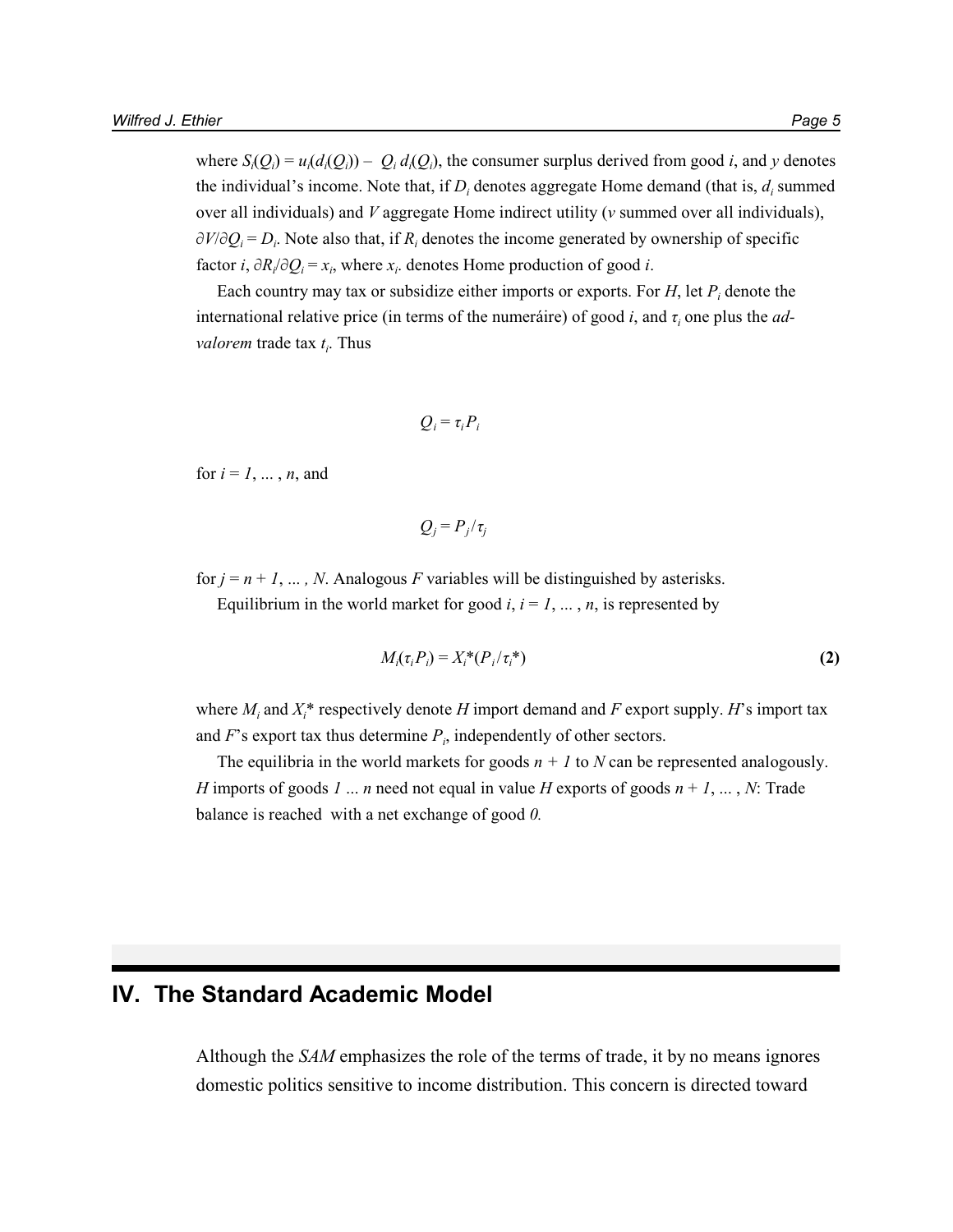relative domestic prices  $Q_i$ . In the Grossman-Helpman framework of the previous section, each lobby cares both about its own  $Q_i$ , which determines the income of its members, and also about other  $Q_i$ , which influence the real incomes of its members through the cost of their consumption. A key point is that a sovereign government can always control these relative prices with its own choice of trade policy.

In the model of the previous section, separability ensures that each  $Q_i$  is determined independently of the others. So, given  $P_i$ , a government can control each  $Q_i$  via its choice of  $\tau_i$ . Therefore, given  $P_i$ , each government can itself fully address domestic political concerns via its choice of  $\tau_i$ .

That choice, though, will influence world prices  $P_i$ , as long as the country is not small. If other governments care about world prices, to at least *some* degree, the choice of trade policy by one government affects other governments: a *terms-of-trade externality*. In the *SAM* this is the *only* international externality and, therefore, the only reason for governments to negotiate trade agreements. Given its assumptions, this conclusion of the *SAM* is unassailable.

Since the *SAM* implies that a terms-of-trade externality is the only reason for a trade agreement, it does not logically require that governments actually care a lot about the terms of trade. Just that they care to at least some degree. But if that concern is slight, so is the practical importance of trade agreements, raising the question of why they involve so much effort and attract such concern. So, in practice, the *SAM* does require that governments be much concerned about the terms of trade and about trade-tax revenue.

In the *SAM*, the basic political economy is the same regardless of whether a government negotiates trade agreements or not. Bagwell and Staiger (1999, 2002) utilize a reduced-form government objective function, with arguments only in  $Q_i$  and  $P_i$ , which they assume is invariant to whether a trade agreement is being negotiated. Grossman and Helpman (1995) give a complete analytical model of the politics. Central to their model is a distinction between those interests that are assumed to be politically organized and those that are not. The crucial point, made in the previous section, is that they assume that this distinction is invariant to whether a trade agreement is being negotiated or not.

One might indeed argue that a concern for the terms of trade, or for trade-tax revenue (which is where a tariff-induced terms-of-trade improvement appears) is central not only to the *SAM*'s view of trade agreements, but also to its implicit view of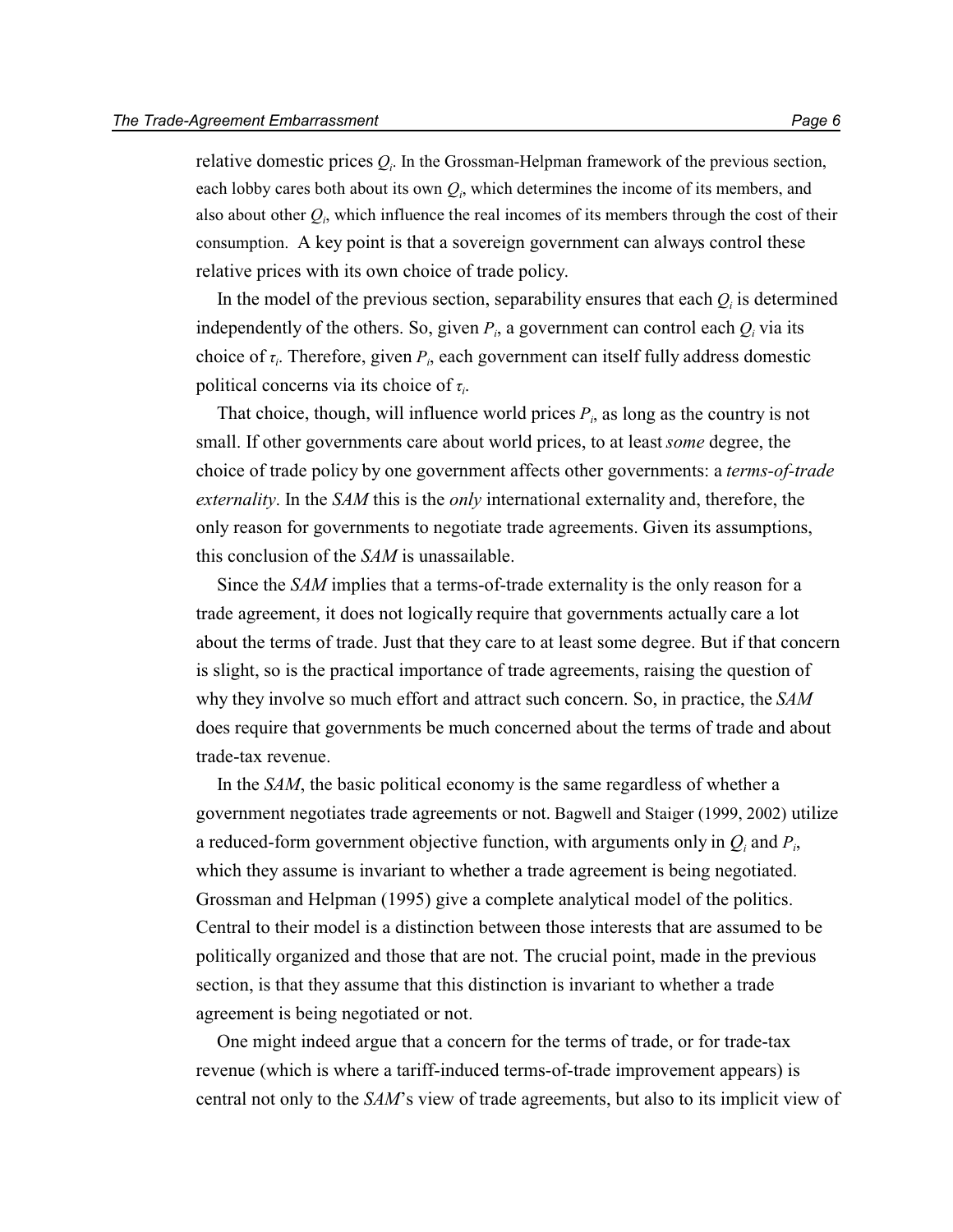the political economy of protection. A marginal increase in the domestic price of a traded good from its free-trade value will increase the reward to the relevant specific factor by  $x_i$  and reduce consumer surplus by  $D_i$ . Then, depending on the details of the political economy, if  $x_i$  is large enough relative to  $D_i$  a tariff will be forthcoming. This will also raise some tariff revenue. But the tariff will cause an increase in  $x_i$  and a decrease in *D<sup>i</sup>* , increasing even further the political case for protection. What prevents the political process from producing a prohibitive tariff is the fact that tariff increases will eventually cause tariff revenue to fall, and there is presumably sufficient concern about that to prevent a prohibitive tariff.

This logic is clear in Grossman and Helpman (2004, 2005), whereas Bagwell and Staiger (1999, 2002) employ a reduced-form government objective function that, while consistent with this logic, does not mandate it. In any event, government concern about the terms of trade and about trade-tax revenue is absolutely central to the *SAM*.

## **V. Practitioners' Conventional Wisdom**

It's much more difficult to give a concise description of the *PCW* than of the *SAM*. Adherents of the former are policymakers, negotiators, commentators, and applied economists. People who do not often express themselves through formal models. To be sure, there are formal treatments reflecting to some degree the *PCW*: Ethier (2004, 2007), Hillman (1982, 1989, 1990), Hillman, Long and Moser (1995), Hillman and Moser (1996). But it is not clear how representative these are of the *PCW* in general.

One consequence of this is that adherents of the *SAM* claim that the *PCW* is really just the *SAM* in different language. For example, Bagwell and Staiger argue (2002, pp 28, 29) that, "[w]e may interpret 'cost shifting,' 'terms-of-trade gain,' and 'marketaccess restriction' as three phrases that describe the single economic experience that occurs when the domestic government raises its import tariff and restricts foreign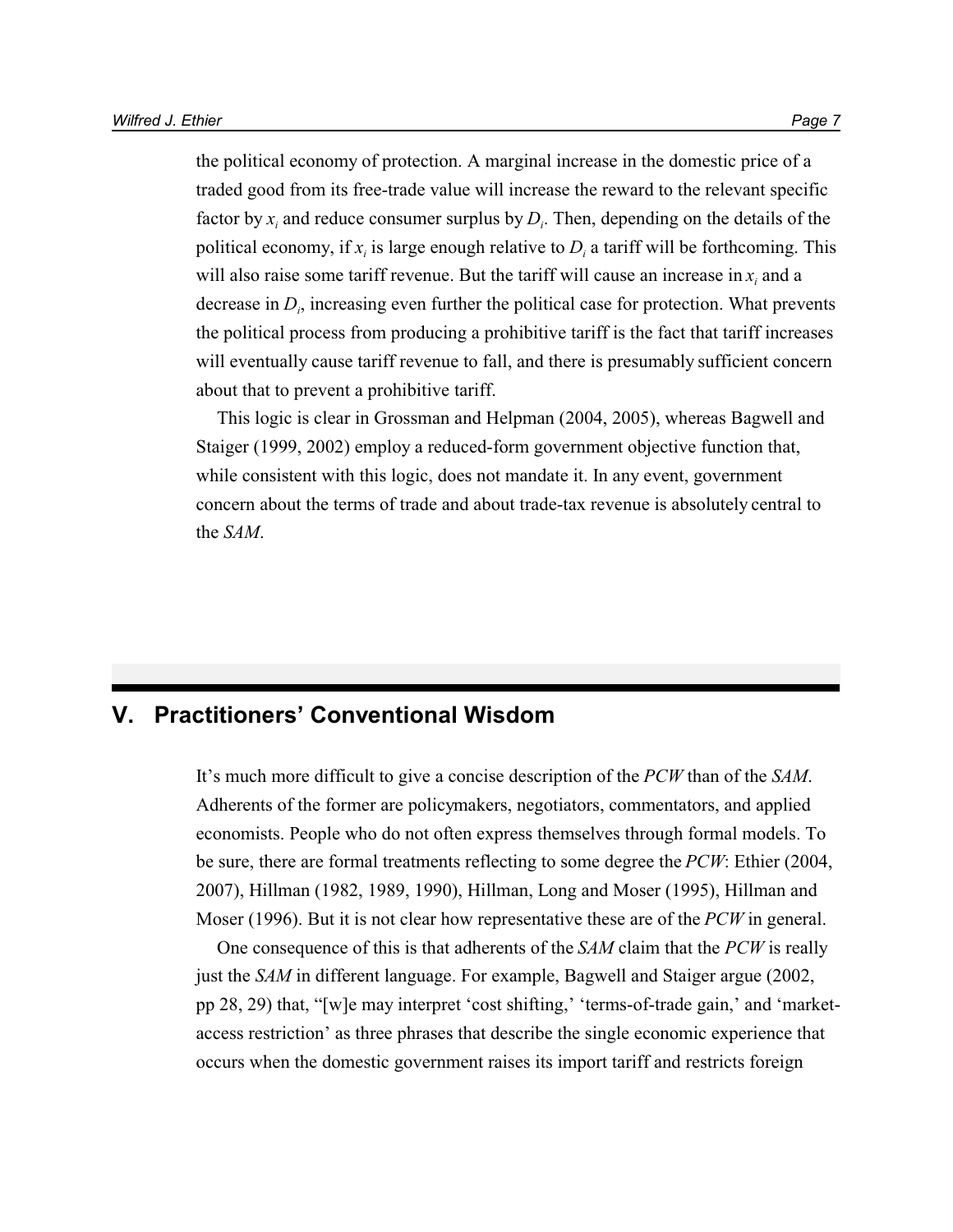access to its market." These are indeed three effects of a single act, but it is clear that proponents of the *PCW* do not regard them as synonyms.

To my mind, there are two key distinctions between the *SAM* and the *PCW*. The first is that the *PCW* gives little or no weight to governments' concerns about the terms of trade or about trade-tax revenue<sup>3</sup>. As Regan  $(2013)$  puts it, "In the classic studies of United States trade policy from the Hawley-Smoot period to the present, there is not one word to suggest that tariff revenue [where a terms-of-trade improvement shows up] played even the slightest role in motivating tariffs. Which means the United States did not engage in terms-of-trade manipulation during the past eighty years."

This is a real distinction between the two views. But it does not itself imply that the *SAM*'s conclusion that nothing except a terms-of-trade externality can justify a trade agreement is erroneous from a *PCW* perspective. This is where the second distinction comes in.

That second distinction is that, at least implicitly, the *PCW* maintains that the commencement of trade-agreement negotiations changes the nature of the political economy in each country. In my (2004) language, each government conveys a "political externality" on the other when they undertake to reach a trade agreement. In this sense, the Bagwell-Staiger assumption that the government objective function is invariant to whether an agreement is being negotiated or not, and the Grossman-Helpman assumption (mentioned in Section III) that the line-up of organized lobbies is similarly invariant, distinguishes the *SAM* from the *PCW*.

If that is so, one must ask why the *PCW* maintains that negotiations produce this change in the political economy. Here the scarcity of an agreed formal modeling of the *PCW* is again a problem. Regan (2013) advances a number of informal arguments, which he tellingly labels "squishy," that may in practice explain this. But there is also a more formal argument.

The *SAM* argument that a government can unilaterally use trade policy to control *all* domestic relative prices, and therefore address purely political domestic concerns, rests crucially on the ability of the government to subsidize the exports of politically

<sup>3</sup> I am here referring to the governments of the industrial countries, which produced multilateralism. Few would dispute that many governments of less-developed countries do indeed care much about trade-tax revenue.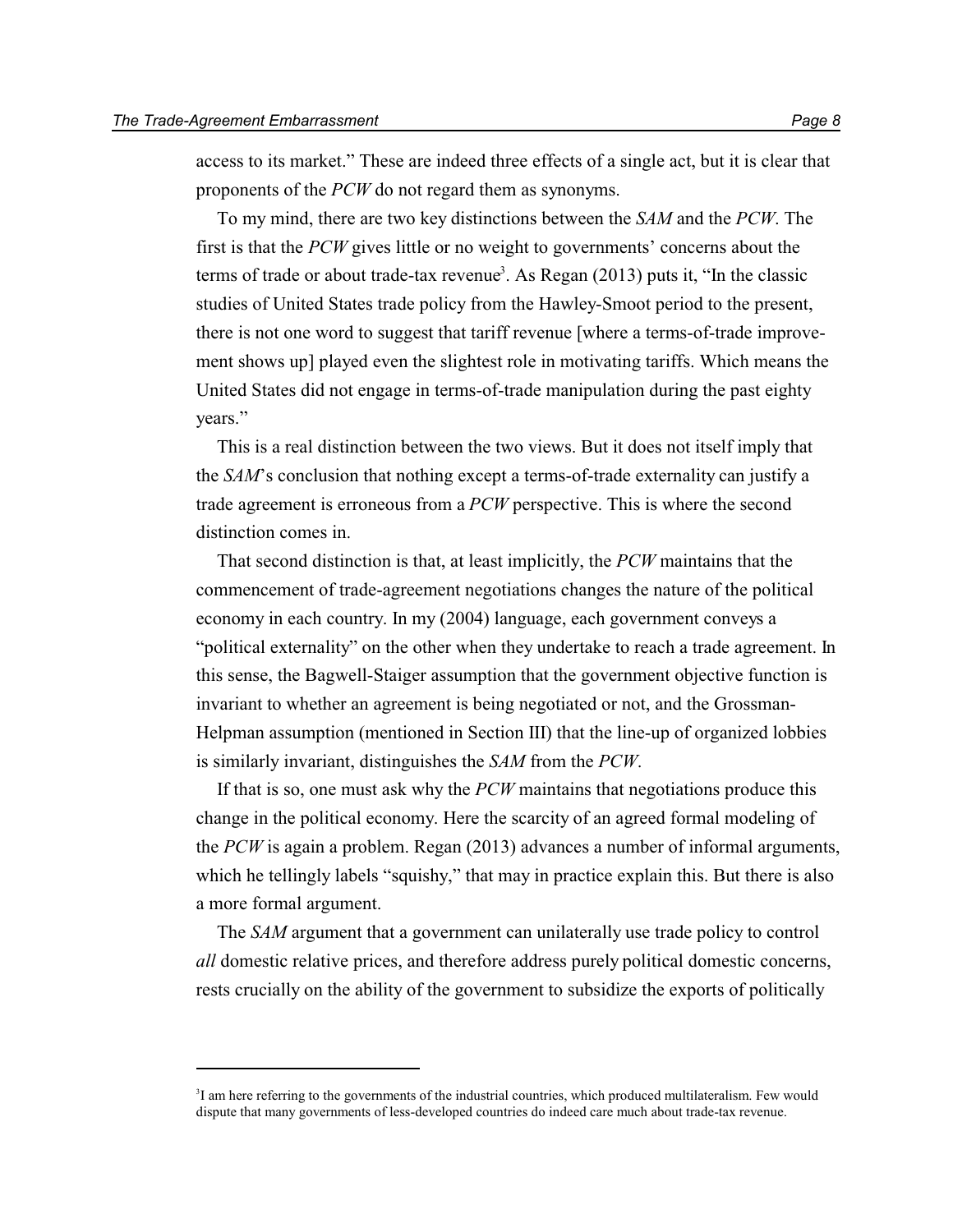significant export sectors. This is explicit in Grossman and Helpman (2004, 2005) and implicit in Bagwell and Staiger (1999, 2002).

Basic multilateralism feature **6** (*Export subsidies* are not allowed) in fact rules this out. But that is not by itself convincing, since it is a property of the multilateralism that we are trying to explain. What does matter here is that countervailing-duty (*CVD*) laws, providing for tariffs to neutralize export subsidies by trading partners, were in existence before the advent of multilateralism — the original US *CVD* law was enacted in the 19<sup>th</sup> century. (*CVD*s are discussed in more detail in section VIII below). The implication is that, in many cases, countries were unable to do anything, with trade policy, to benefit many politically influential exporters. This point was raised by Hillman and Moser (1996), subsequently by Ethier (2008), and argued to be endogenous in the political-support approach to protection in Ethier (2011, 2012).

Whether one finds such arguments persuasive or not, they do clearly delineate a distinction between the *PCW* and the *SAM*. Once multilateral trade agreements were reached, they included feature **6**. This powerfully reinforced, from the *PCW* perspective, the motivation for further trade agreements. That is not to say that that was the motivation for **6**. There are other reasonable explanations: a desire by industrial countries to limit competition between themselves in third countries, for example. But, regardless of the motivation, the effect on the incentive to reach trade agreements for domestic political purposes is clear. At least from the *PCW* perspective.

### **VI. Does It Matter?**

I have thus far argued that the contrast between the *SAM* and the *PCW* is not just a failure to speak the same language, but a substantive disagreement about what the world is really like. One might still ask whether that disagreement actually matters.

The reason for this is that each approach can in fact imply the basic features of multilateralism that I have summarized in Section II above. See Bagwell and Staiger (1999) and Ethier (2004). Each feature is either directly implied by each approach or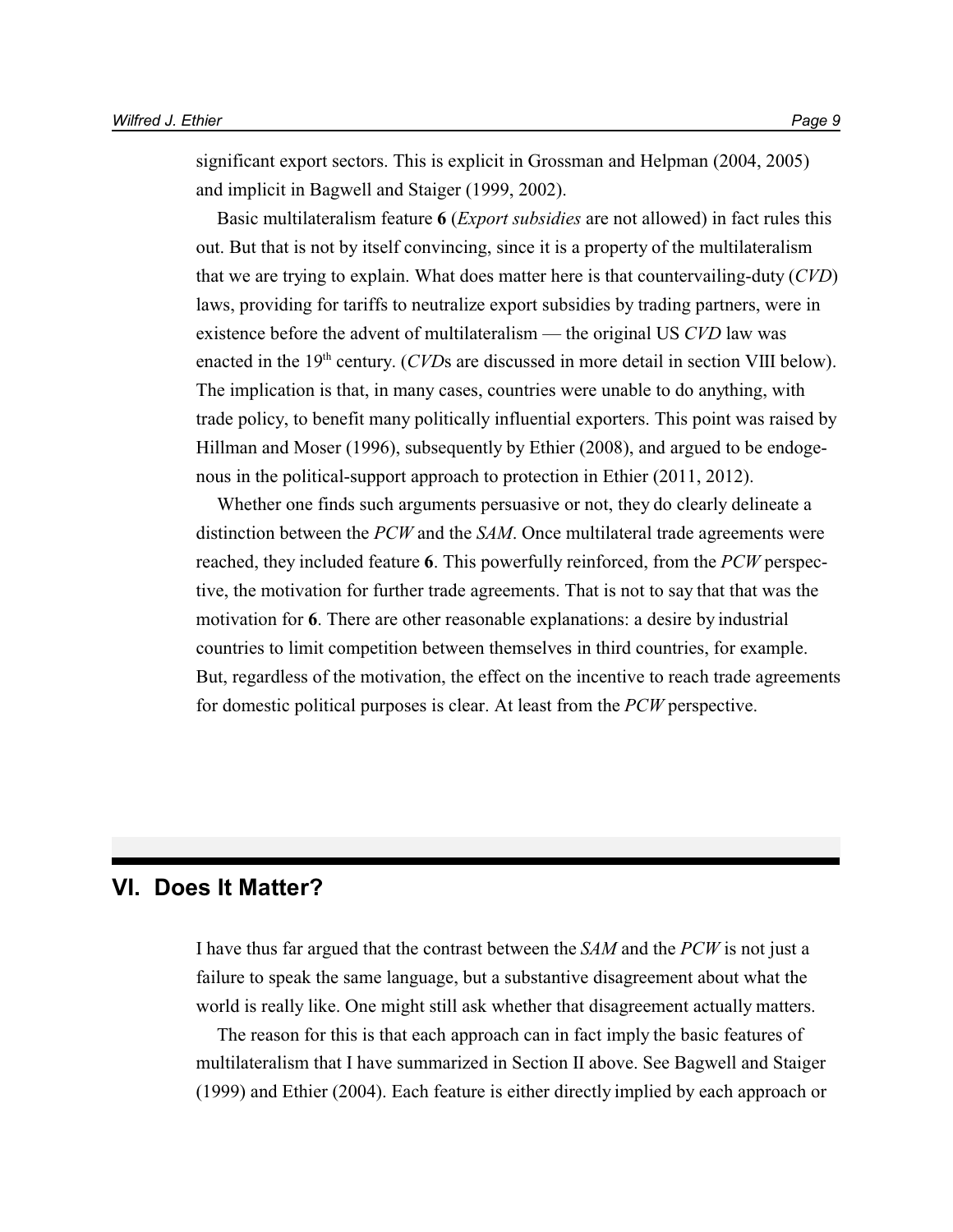implied by an argument inconsistent with neither approach. (I abstain here from detail). So, does it matter?

I believe that it does. For three reasons.

*First*, Regan (2013) argues that, irrespective of the basic features I have summarized, "There are many particular features of the WTO that the *SAM* does not explain but that make perfect sense if trade agreements are about reducing protectionism." For example, the failure of the WTO to constrain export taxes. Regan (2006) gives a further discussion. I shall not describe this in detail, but just point out that, regardless of how much one agrees with Regan, he does raise real issues.

A *second* point is that an understanding of what trade agreements are all about can be critical for their implementation. For example, Regan (2013) points out, "[C]onsider the effect if the WTO Appellate Body accepted the *SAM*. If they were reviewing some measure for WTO-consistency in a context where the meaning of the treaty was unclear, they could quite properly argue: 'We think this measure was motivated by protectionism. Therefore (as the *SAM* tells us) it is not the sort of behavior the treaty was designed to restrain. Therefore it is legal.' This doesn't seem like what we want." Well, it is not what the *PCW* people want, but perhaps it is what the *SAM* folks want. However, it clearly would be a radical change.

But it is the *third* point that most interests me. Trade agreements are agreements between sovereign states: They must be self-enforcing. They are also necessarily incomplete in constraining any country's trade policy in an uncertain future. So individual countries will still be conducting trade policy, either consistently with trade agreements or perhaps not. A multilateral order requires a way of dealing with such actions. But how individual countries so behave is critically sensitive to what the trade agreements in fact try to constrain. Understanding that is absolutely central to having a multilateral order that is in fact feasible.

It really does matter.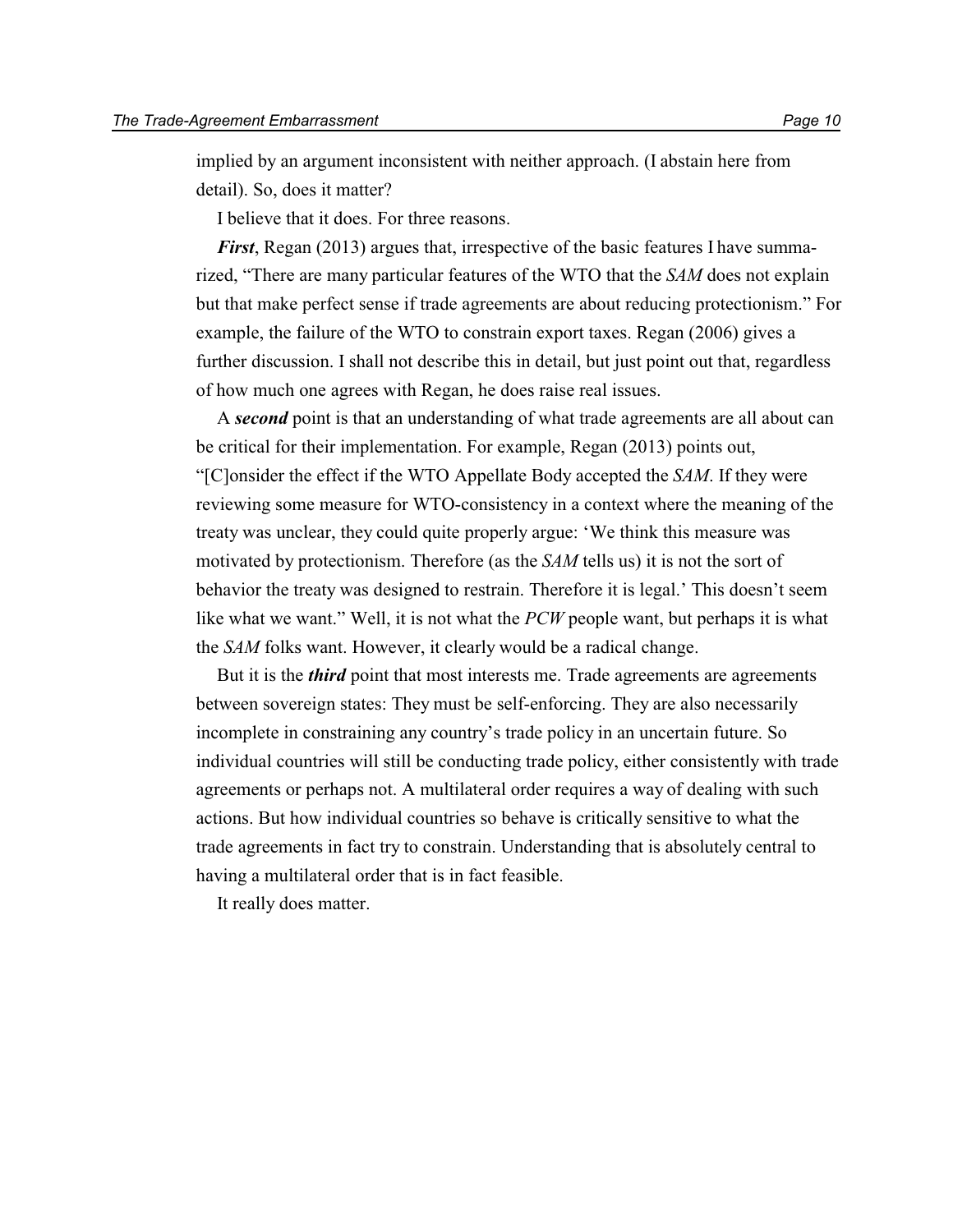#### **VII. Empirical Work**

To my knowledge, there is no empirical work testing the *SAM* against the *PCW*, perhaps because much of the expression of the latter is not at all formal, as discussed above. But there has been empirical work of potential relevance.

Broda, Limão and Weinstein (2008) show that, for a number of non-WTO countries, tariffs are negatively related to foreign export-price elasticities. This is consistent with an optimum-tariff policy, and they conclude that these countries were indeed pursuing such policies. This would give support to the *SAM*. But the correlation they establish is consistent with other motives, including purely politically-protectionist motives of the sort that concerns the *PCW* [Ethier (2011, 2012), Regan (2013)].

Establishing the correlation is indeed valuable, but it tells us nothing at all about either the motivation for actual tariffs or the relative relevance of the *SAM* and the *PCW*.

There is a significant empirical literature testing Grossman and Helpman (1994), which served as the basis for the Grossman, Helpman trade-agreement paper (1995). [Goldberg and Maggi (1999), Eicher and Osang (2002), Mitra, Thomakos, and UlubaÕolu (2002), McCallum (2004), Mitra, Thomakos, and UlubaÕolu (2006) and Facchini, Van Biesebroeck and Willmann (2006)]. These studies are uniformly supportive of the Grossman-Helpman model and so also, by implication, of the *SAM*. But again there are serious problems.

*First*, these papers focus only on the tariff formula of the model and ignore it's clearly counter-factual implications of export subsidies for politically-organized export sectors, export taxes for politically-unorganized export sectors, and import subsidies for politically-unorganized import sectors. The first of these can be justified by the existing constraints from the GATT and from *CVD* laws, but import subsidies and export taxes, unlike import taxes, are basically unconstrained either by trade agreements or by national laws of trading partners. Furthermore, these predictions directly reflect the key role of trade-tax revenue in the Grossman-Helpman model. For both reasons these predictions furnish the clearest test of the relevance of the Grossman-Helpman model, a test that is dramatically failed.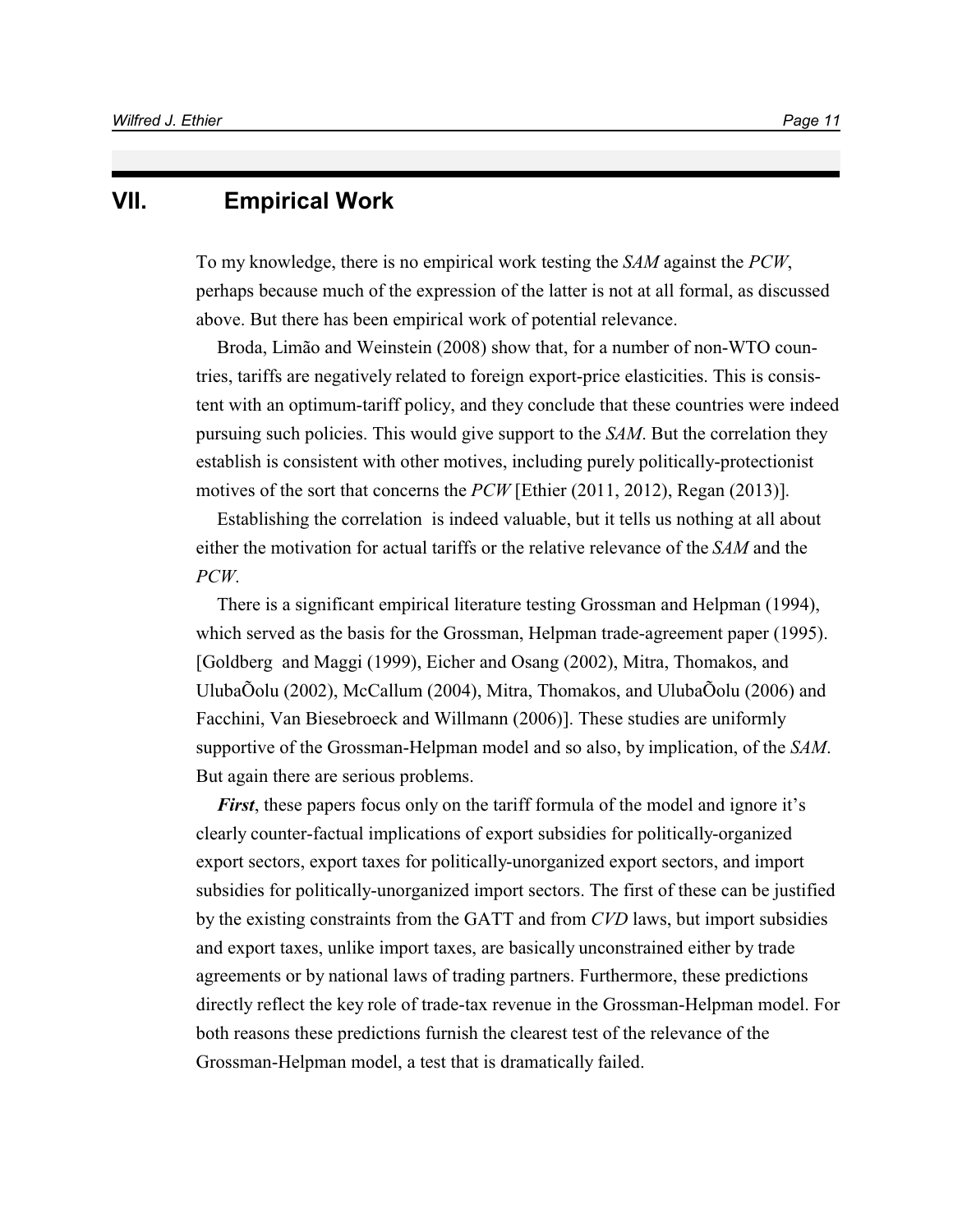*Second*, because national tariffs (unlike export taxes) are bound by trade agreements, these studies use calculated tariff-equivalents of administered protection measures. Such measures very often involved importing countries completely surrendering trade rents to exporters. (This is discussed more fully in the next section).<sup>4</sup>

But the Grossman-Helpman result hinges crucially on the assumption that importing countries both capture and value highly such rents. If these countries are constrained from doing this, the implications of the theory change greatly. Thus the theory and the data used to test it are inconsistent.

*Third*, the part of the Grossman-Helpman theory that is apparently supported empirically is the part that it shares in common with the general political-support view of protection that minimizes the role of trade-tax revenue (and so, by implication, of the terms of trade). [Hillman (1989) and Ethier (2011, 2012)].

But this literature supplies a basis for the *PCW*, *not* the *SAM*.

In sum, the empirical literature cannot resolve the disconnect between the *SAM* and the *PCW*.

But, to the extent that it does contribute, it offers more support for the latter than for the former.

## **VIII. Actual Practice**

Countries bound by a trade agreement will frequently be tempted to alter behavior, either by using a recognized opt-out or by deviating from the agreement (it often being a matter of dispute as to which is which).

The *SAM* implies that a country would like to capture a terms of-trade gain, if it can, and the *PCW* that it would like to deny market access to foreign firms, if it can.

<sup>4</sup>Facchini, Van Biesebroeck and Willmann (2006) address the issue of partial rent capture. However, they do not measure this itself, but instead estimate it as part of their estimation of their empirical statement of the Grossman-Helpman model.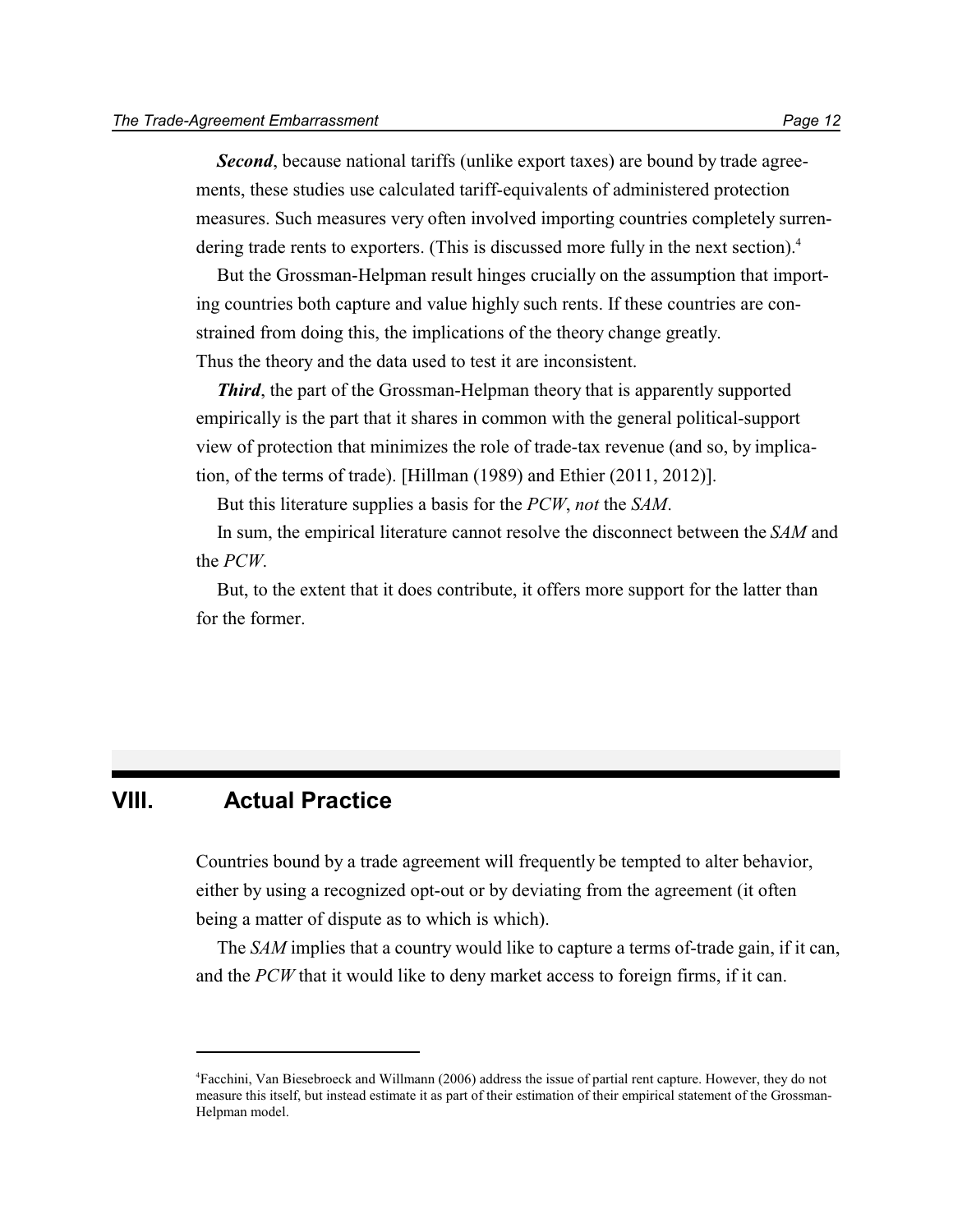A conventional tariff will both protect import-competing firms by denying home market access to foreign firms and improve the terms of trade of a country with market power. This is consistent with both the *SAM* and the *PCW* and so cannot distinguish between them.

However, with conventional tariffs bound by trade agreements, countries have used other means. And these other means do very often allow a distinction between the alternative explanations.

Consider in detail the means by which parties to trade agreements have undertaken protectionist initiatives. This is most easily done in terms of the following commonly used UNCTAD classification of non-tariff barriers, slightly modified for the present discussion.

- **1** voluntary export restraints
- **2** import embargoes/prohibitions
- **3** minimum import price requirements/undertakings
- **4** threats
- **5** anti-dumping investigations
- **6** countervailing-duty investigations

With a voluntary export restraint (*VER*) a country desiring protection persuaded the exporters of a trading partner to limit exports to it. This was the dominant form of unilaterally-induced protection between 1975 and 2005. *VER*s violated the GATT stricture against quantitative restrictions, but were tolerated, because no one formally complained, until in 1995 the Uruguay Round moved to phase them out by 2005.

A *VER* was equivalent to levying a tariff and then turning the tariff revenue over to the exporting nation. The importing nation in effect "purchased" a denial of market access by allowing its terms of trade to worsen. Indeed, the usual effect of such a restraint was to *reduce* trade-tax revenue, since the imports were usually subject to a conventional tariff. Obviously this is much in the spirit of the *PCW* and very contrary to that of the *SAM*.

The exporting nation did receive a terms-of-trade improvement. But this was typically not realized in an increase in trade-tax revenue, but instead in the profit margins of exporting forms. And, crucially, the exporting nation of course did not offer access to its own markets in return for the terms-of-trade gain.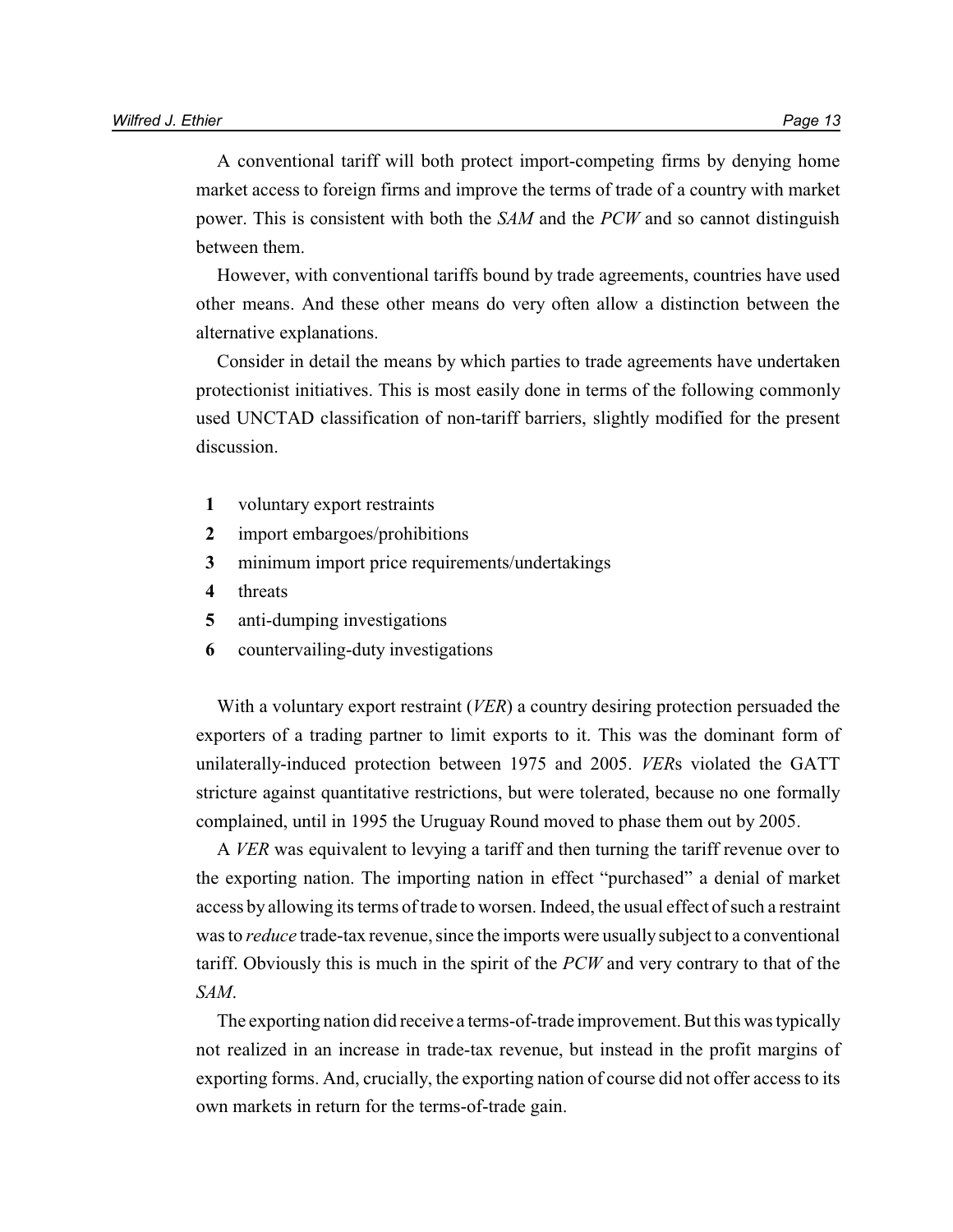These comments apply equally well to measures  $2 - 6$ . These also involve surrendering all trade rents to the exporting country to purchase a denial of market access.

- **7** import authorization requirements
- **8** health and safety restrictions
- **9** licence requirements
- **10** compulsory inspection
- **11** labeling/marketing/packaging requirements
- **12** compulsory product characteristics/standards
- **13** testing requirements
- **14** quality standards

These eight measures all work by imposing real costs on foreign exporters. Thus there are no rents, or, in other words, they are absorbed by real costs. Thus the importing country captures no trade-tax revenue from these measures. The protectionist aspect of these measures is equivalent to the home country imposing a tariff and then throwing the tariff revenue away. (There may well be alternative, non-protectionist, reasons for such measures, but they are not relevant here). And, again, to the extent that the measures are effective, they also reduce the revenue generated by conventional tariffs.

- **15** advance payment requirements
- **16** import quotas

These two measures generate trade rents that (except in the unlikely event of quota rights being auctioned off) are captured by private agents rather than by trade-tax revenue, as in the Grossman-Helpman model. But neither of these measures has been significant in US trade policy, at least since the ending of oil quotas in the 1960s.

- **17** anti-dumping duties
- **18** countervailing duties

An antidumping law provides for a government to levy a tariff on imports from a countrywhose firms have been "dumping" exports into the home country, that is, selling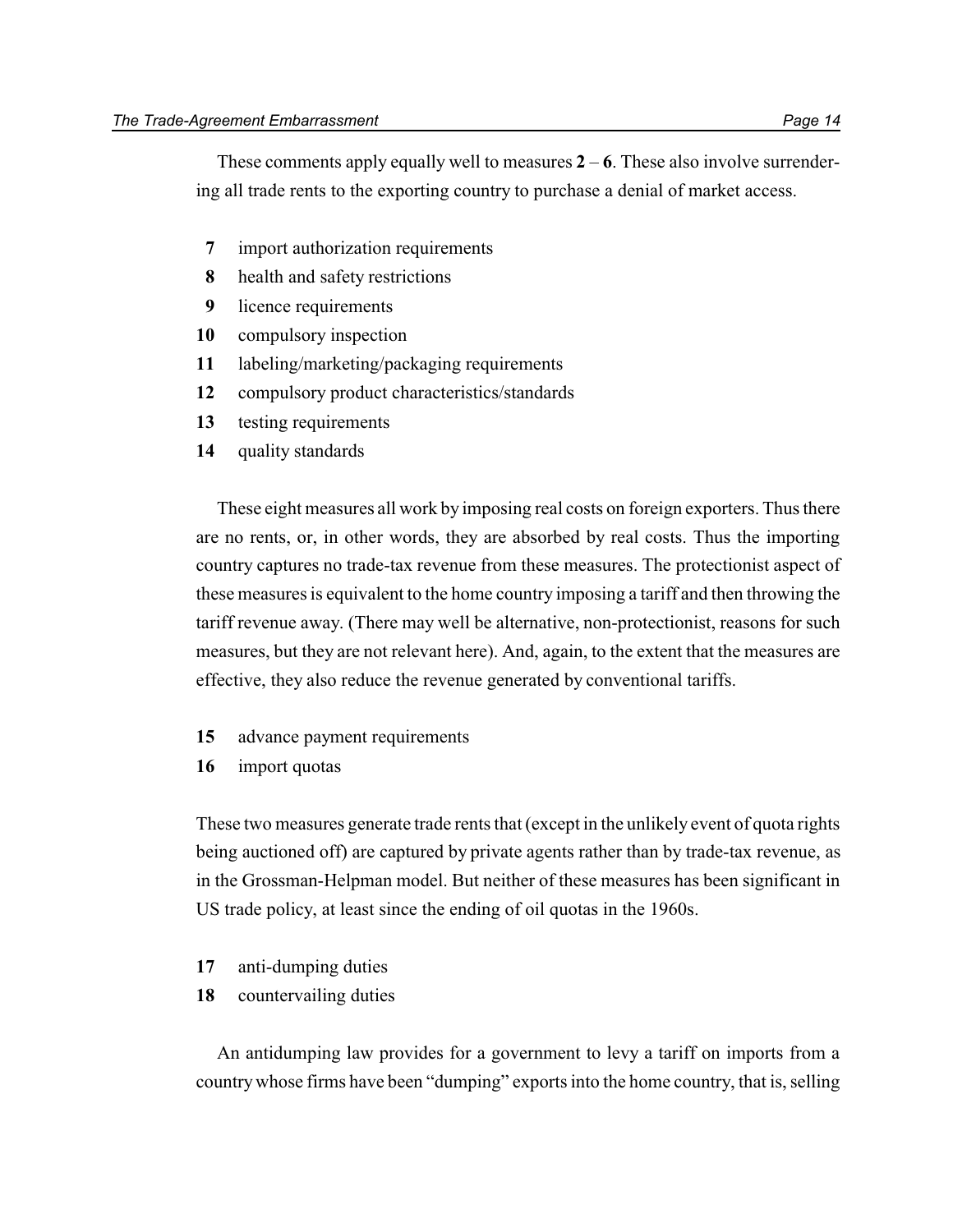them at a price below the price charged in the country of origin or below the cost of production. The duty is set equal to the dumping margin.

Unlike *VER*s, *AD* is embodied in national laws and is consistent with the GATT and the WTO, provided certain standards are met. *AD* has in recent decades become the most common form of unilaterally-induced protection.

If an antidumping action is initiated (which also involves **5** above), a duty can often be avoided if exporting firms raise their prices: the basic purpose of the exercise (this might be a case of **2** above). This is a frequent outcome, and the effect of the action, like with a *VER*, is to allow a denial of market access at the cost of a terms-of-trade deterioration.

Essentially the same result follows if an *AD* duty is levied that turns out to be prohibitive, which is also often the case. World prices of the imported good may indeed fall, but the importing country gains nothing by that and loses whatever tariff revenue would have otherwise been obtained.

A non-prohibitive *AD* duty, like any tariff, may improve the terms of trade of a country with market power and allow that country to buy imported goods cheaper. But if exporters do lower their prices, that increases the dumping margin and therefore the *AD* duty. This often prevents exporters from charging a lower price than before the commencement of the *AD* action.

The overall result is that an *AD* action, like a *VER*, usually (but not always) involves an importing nation "purchasing" a denial of market access with a terms-of-trade deterioration.

Countervailing duties (*CVD*s) work just like *AD*, with the exception that the justifying exporter "sin" is not dumping but rather an export subsidy (implicit or explicit) by the exporting country's government. As with *AD*, individual countries have established their own *CVD* laws, and these are consistent with the GATT and the WTO if certain restrictions are followed. Conclusions similar to those reached with regard to *AD* apply here as well.

The general conclusion is that unilaterally-induced protection usually involves purchasing a denial of market access with a loss of trade-tax revenue. Obviously this is very much in the spirit of the *PCW* and very much contrary to that of the *SAM*.

But caution is called for.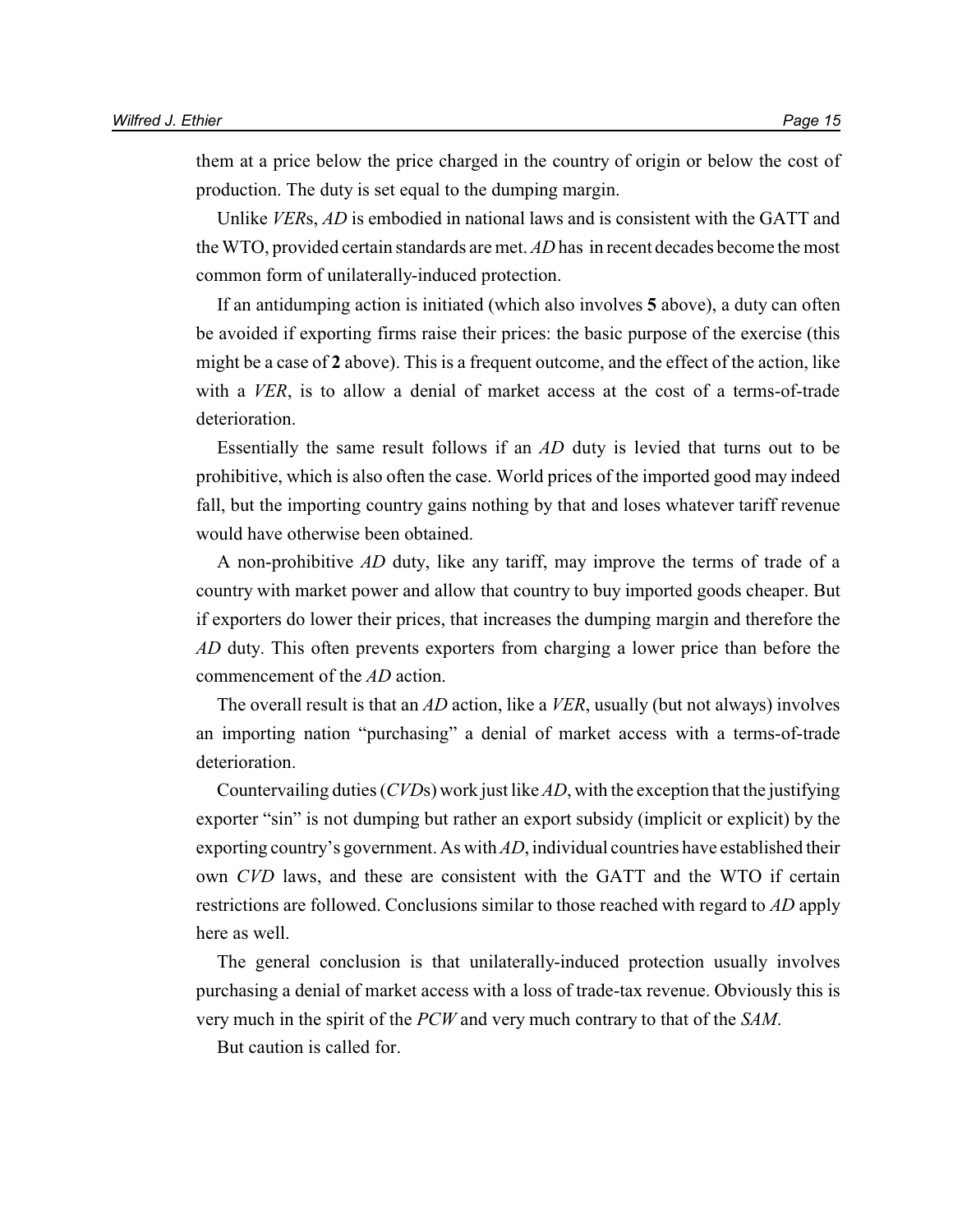One possibility is that the *PCW* does indeed misrepresent reality, but that it well describes actual behaviorsimplybecause policy-makers, mistakenly, believe in the *PCW*. This would suggest that the *PCW* is the better positive theory, but a bad normative one.

Another possibility is that the *SAM* does explain the negotiation of trade agreements, but that subsequent unilateral actions reflect not a desire to "cheat" but rather exogenous surprise shocks in specific countries causing "regrets" that induce those countries to purchase market-access denial with terms-of-trade deteriorations.

But then one faces the embarrassing question of why the exogenous shocks seem to be almost all in one direction rather than the other.

#### **IX. Concluding Remarks**

The dominant academic literature maintains that trade agreements are only about dealing with national terms-of-trade manipulation and cannot properly address purely political concerns. Practicising economists, commentators, negotiators, and diplomats bycontrast regard terms-of-trade manipulation as of no practical significance and think that trade agreements are all about political concerns. There is no real dialogue between the two groups, and, indeed, academics often seem to think that the practitioners simply do not understand that they are just saying the same thing as the academics in different language.

But there are in fact two substantive and important distinctions between the two views. **i** Practitioners, unlike the academics, maintain that policymakers care virtuallynot at all about the terms of trade or about trade-tax revenue. **ii** Practitioners, again unlike the academics, maintain that trade-agreement negotiations themselves change the underlying political economy.

Empirical work on the political economy of trade policy, though itself of high quality, is both widely misinterpreted and unable to say much about the comparative practical relevance of the two views. Observation of actual trade policy measures, though not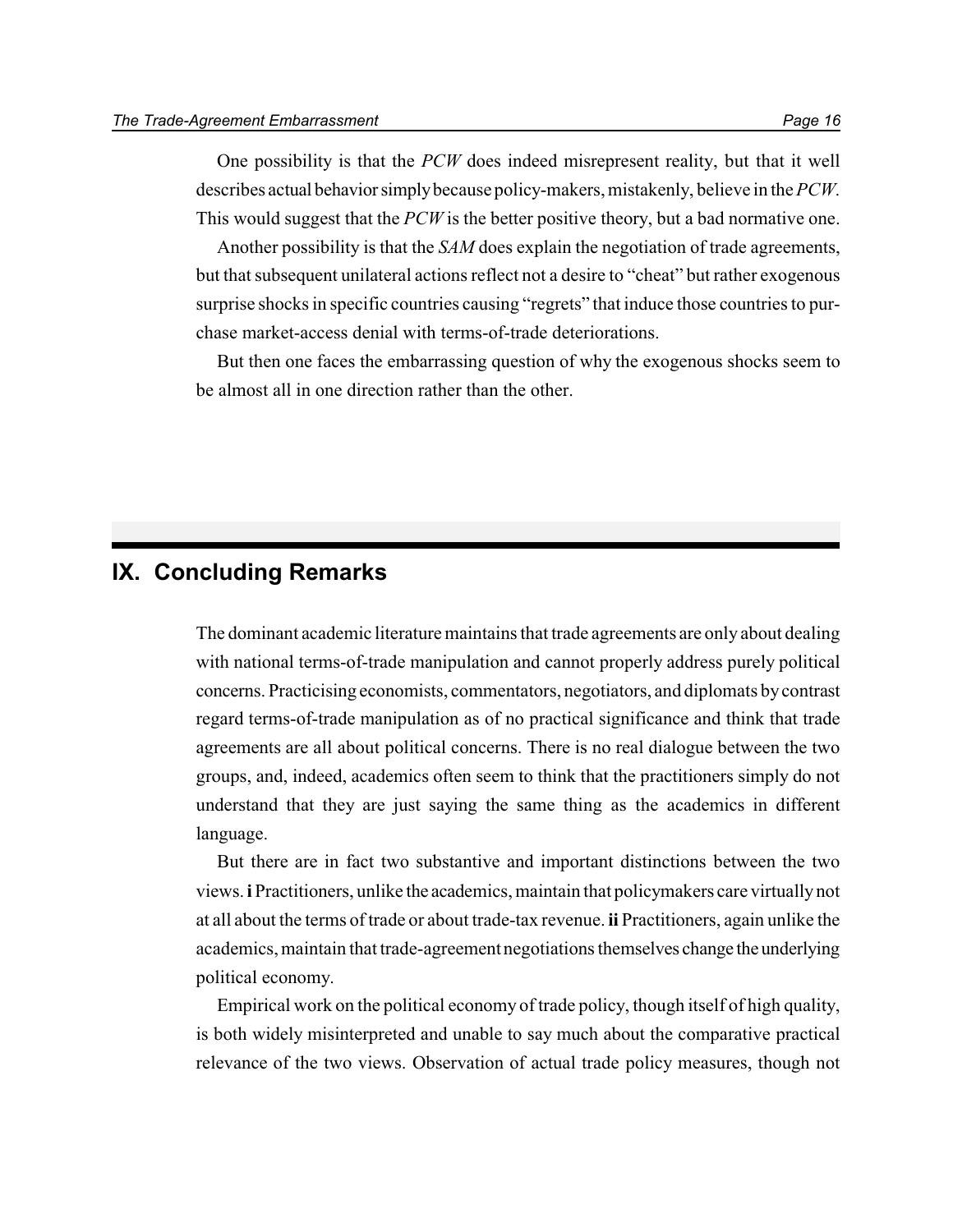conclusive, is much more suggestive. That suggestion is that the practitioners are right and that the academics are wrong.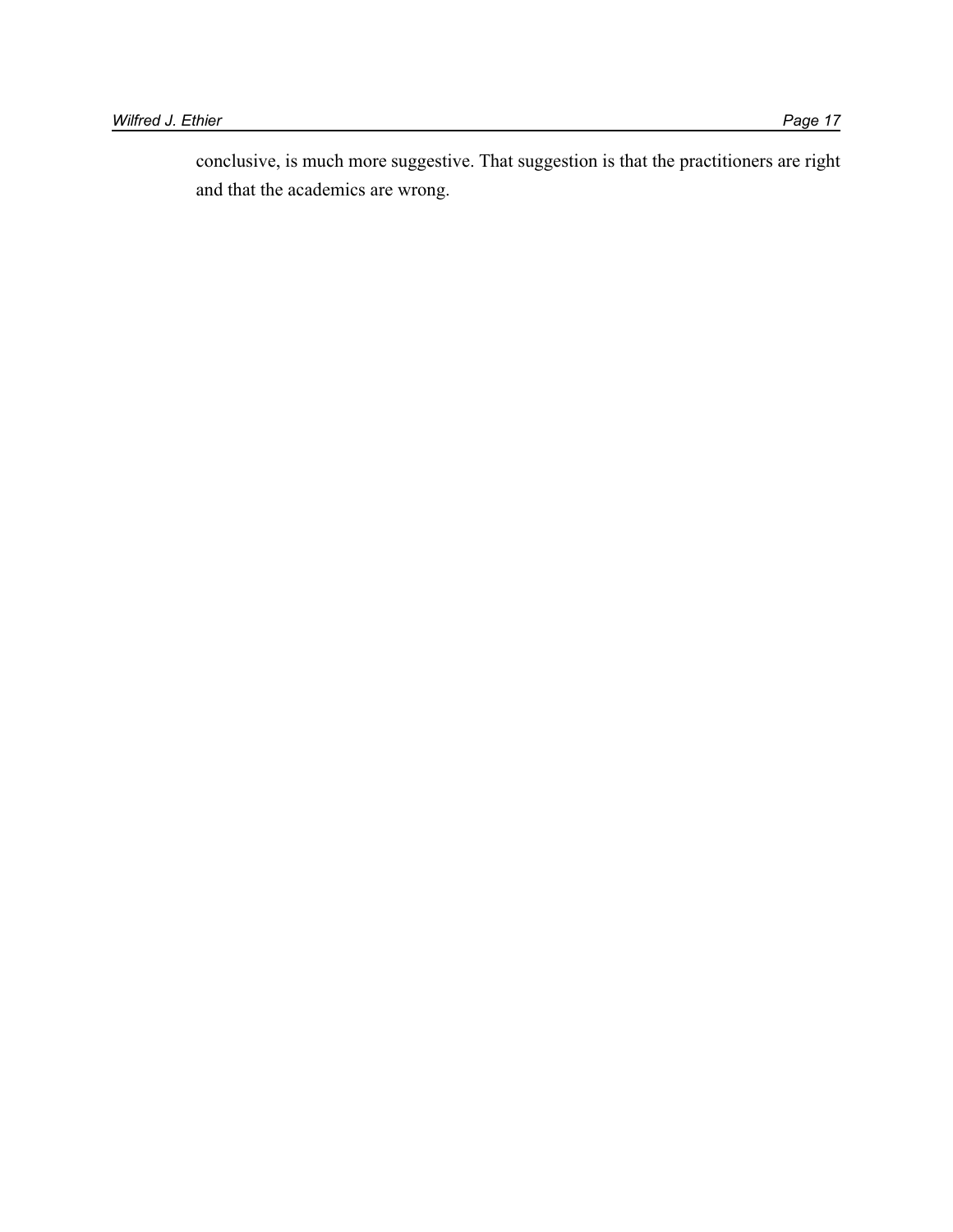#### **References**

- Bagwell, K. and R. Staiger, 1999, "An Economic Theory of GATT," **AMERICAN ECONOMIC REVIEW** 89: 215–248.
- Bagwell, K. and R. W. Staiger, 2002, **THE ECONOMICS OF THE WORLD TRADING SYSTEM** (Cambridge, MA: The MIT Press).
- Broda, C., N. Limão and D. E. Weinstein, 2008, "Optimal Tariffs and Market Power: The Evidence," **AMERICAN ECONOMIC REVIEW** 98 (5): 2032–2065.
- Eicher, Theo, and Thomas Osang, 2002, 'Protection for sale: an empirical investigation: comment,' *American Economic Review* 92, 1702–10.
- Ethier, W. J., 2004, "Political Externalities, Nondiscrimination, and a Multilateral World," **REVIEW OF INTERNATIONAL ECONOMICS** 12: 303–320.
- Ethier, W. J., 2006, "Selling 'Protection for Sale,'" **ASIA-PACIFIC JOURNAL OF ACCOUNTING AND ECONOMICS** 13: 153–162.
- Ethier, W. J., 2007, "The Theory of Trade Policy and Trade Agreements: A Critique," **EUROPEAN JOURNAL OF POLITICAL ECONOMY** 23 (3): 605–623.
- Ethier, W. J., "International Trade Agreements." In: Margit, S. and E. Yu, **CONTEMPO-RARYANDEMERGINGISSUESINTRADETHEORYANDPOLICY** (Howard House, UK: Emerald), 2008. pp 381–395.
- Ethier, W. J., 2011, "The Political Economyof Protection." In: Bernhofen, D., R. Falvey, D. Greenaway, and U. Kreickemeier (eds.), **PALGRAVE HANDBOOK OF INTERNA-TIONAL TRADE**, (UK: Palgrave-Macmillan).
- Ethier, W. J., 2012, "The Political-Support Approach to Protection," **GLOBAL ECONOMIC JOURNAL** 1 (1), pp 1–14.
- Facchini, G., J. Van Biesebroeck and G. Willmann, 2006, "Protection for Sale with Imperfect Rent Capturing," **CANADIAN JOURNAL OF ECONOMICS** 39 (3), pp 845 –873.
- Gawande, K. and U. Bandyopadhyay, 2000, "Is Protection for Sale? Evidence on the Grossman-Helpman Theory of Endogenous Protection," **REVIEW OF ECONOMICS AND STATISTICS** 82: 139–152.
- Goldberg, P. K. and G. Maggi, 1999, "Protection for Sale: An Empirical Investigation," **AMERICAN ECONOMIC REVIEW** 89: 1135–1155.